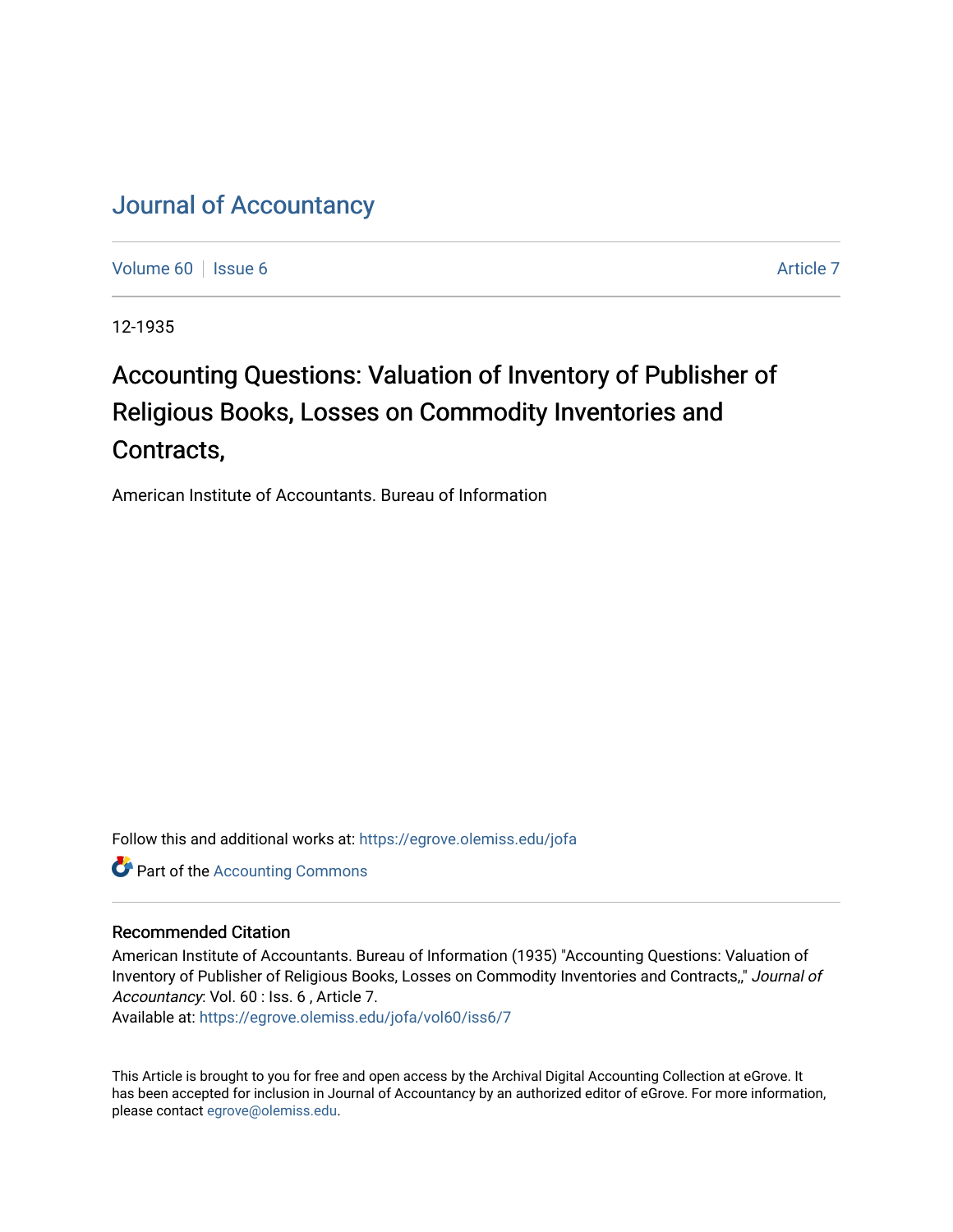### Accounting Questions

[The questions and answers which appear in this section of The Journal of Accountancy have been received from the bureau of information conducted by the American Institute of Accountants. The questions have been asked and answered by members of the American Institute of Accountants who are practising accountants and are published here for general information. The executive committee of the American Institute of Accountants, in authorizing the publication of this matter, distinctly disclaims any responsibility for the views expressed. The answers given by those who reply are purely personal opinions. They are not in any sense an expression of the Institute nor of any committee of the Institute, but they are of value because they indicate the opinions held by competent members of the profession. The fact that many differences of opinion are expressed indicates the personal nature of the answers. The questions and answers selected for publication are those believed to be of general interest.—EDITOR.]

#### *VALUATION OF INVENTORY OF PUBLISHER OF RELIGIOUS BOOKS*

*Question:* Among our clients we include a religious organization which conducts a publishing house which publishes Bibles, books on theology and other religious subjects, semi-religious books as well as short stories, sheet music and pamphlets for sale to clergymen, instructors and students of the seminaries, churches, Sunday schools, members of their congregations and others. Some are edited at the insistence of the religious governing body without any guaranty as to sales.

In order to obtain a lower unit cost, the prospective sales are estimated for a five-year period and the books are then printed to meet this anticipated fiveyear demand. However, if the public demand does not materialize, the books remain in the inventory year after year, because, owing to their religious nature, certain publications are subject to an irregular demand over a long period of time. For example, 5,000 books of one title may be printed with the expectation of selling within five years, but, actually, the sales may be 800 the first year, then 550, 200, 300 and 150, leaving 3,000 in the inventory at the end of five years.

It has been the policy of the publishing house to carry these books in its inventory year after year at cost and it is our opinion the inventory is consequently inflated. (Using the axiom of cost or market, whichever is lower.)

From past experience, a decline in selling price does not materially stimulate sales, but the books must be carried in stock to meet whatever demand materializes.

What is a practical basis for valuing the slow-moving inventory at the close of each of the five years, using as an example the figures cited above and assuming a unit cost of publication of \$3.00?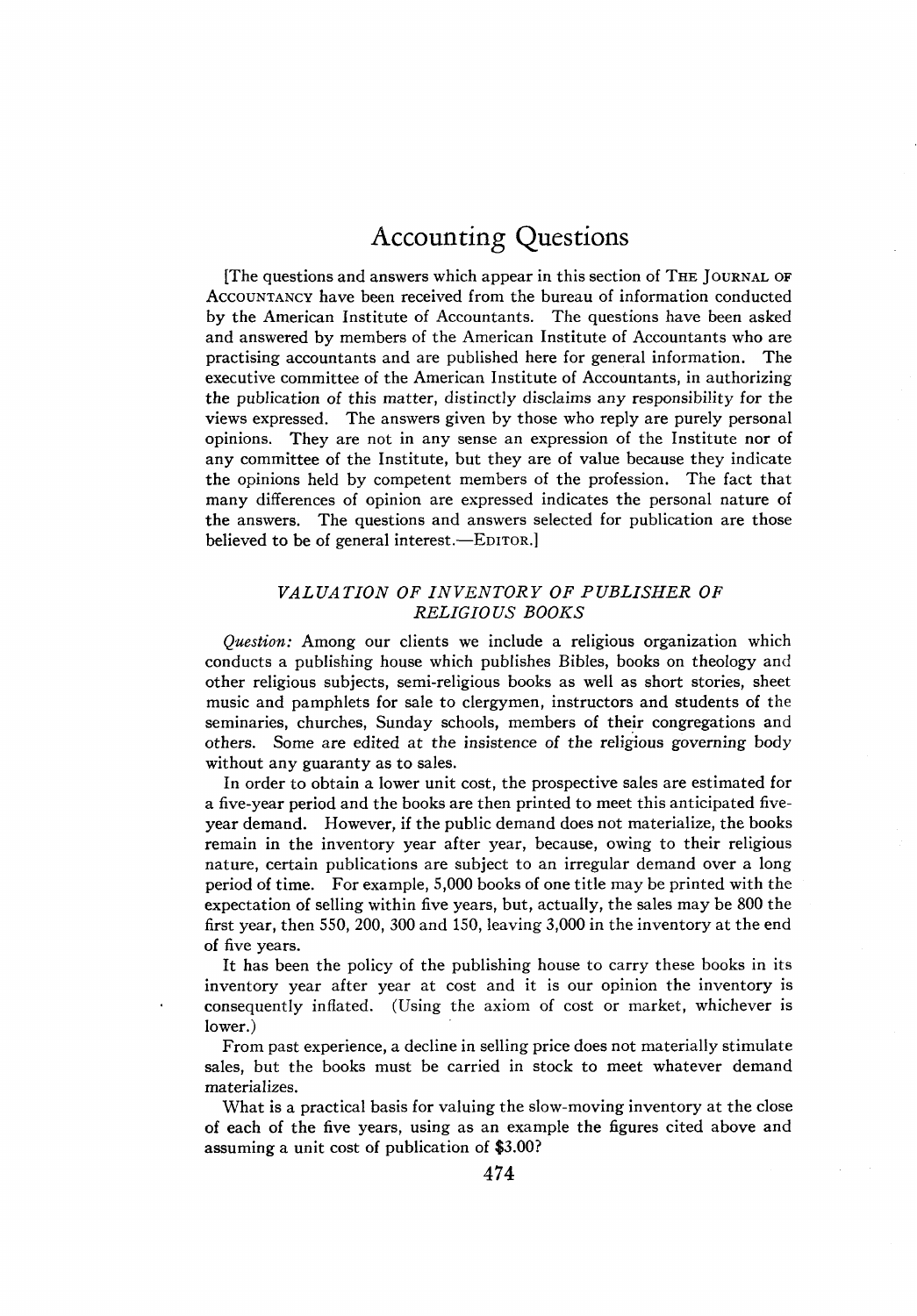When actual sales approximate the anticipated sales volume, is it satisfactory to value the books in the inventory, at the close of each year, at unit cost?

*Answer No. 1:* It appears to me that the better policy to pursue in valuing the inventory of such books would be to credit the entire amount of sales to publishing cost until it is clearly demonstrated that the publishing cost will be exceeded. At the end of the first year, if the remaining cost exceeds the estimated sales for the next period of four years, I believe that the inventory should be written down to a still lower figure representing a value substantially under the estimated remaining sales.

If the publication of the book occurred only a short time before the end of the fiscal year, I would merely carry as inventory the difference between the publishing cost and the sales. If, on the other hand, a period of practically a year had elapsed I would estimate the remaining sales on the basis of the sales already effected.

Using the example mentioned in your letter, if 5,000 books of one title had been printed with the expectation of selling them within five years and only 800 copies had been sold in the first year, I would use the experience gained in selling other books to determine the probable ratio between the first year's sales and sales for a five-year period. Assuming that experience to be as indicated in your letter, it would mean that 1,200 copies would be the probable sales in the ensuing four years. In such a case I would establish the value of my inventory at the end of the first year at twelve-fiftieths of the total cost of printing, that is, I would absorb the proportionate cost for the books sold plus a proportionate cost of what was now estimated to be surplus production.

I do not think the policy of carrying the inventory year after year at cost is justified—certainly not unless it is considered that eventually all of the books carried will be sold at a price in excess of cost.

*Answer No. 2:* In the case of text books, religious books, medical books, etc., which have theoretically a fairly long life as compared with popular fiction, it is usual for the publisher to print an edition based upon an estimate of five years' sales. Generally, however, he will have them bound in comparatively small lots, the bulk of the stock being carried in the form of unbound sheets. For example, in the illustration cited, of the 3,000 copies on hand, it is probable that perhaps 500 are bound and 2,500 are sheets. Where excess stocks exist, the greater part will normally be found in the form of unbound sheets.

There is no uniformity in the methods used by publishers in valuing excess stocks, except a general tendency to be optimistic as to the probability of converting them into cash either through regular sales, special deals or sales as remainders at inventory values or more. The commonest method is to carry the excess in the inventory at *"no value." For* example, in the case cited and assuming that, of the 3,000 copies on hand, 500 are bound and 2,500 are sheets, the 500 bound copies might be considered, on the basis of recent years' sales, as being probably salable and allowed to stand in the inventory at cost, the 2,500 sheets being carried at no value.

There is no generally accepted mathematical formula for determining the reasonable quantity which may be inventoried, but I know of two cases where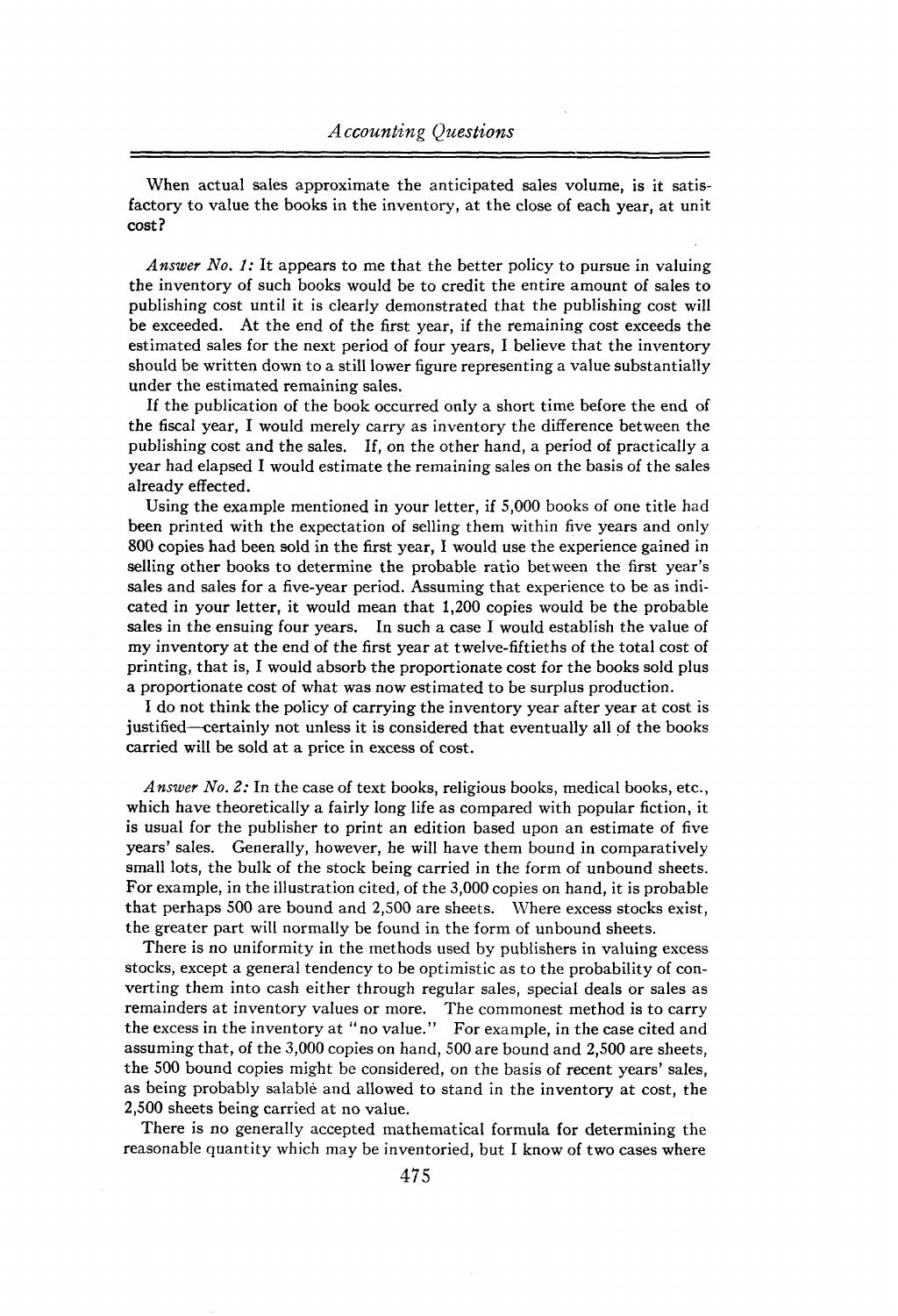an analysis of a generally similar inventory was made under the following plan:

| <b>Book</b>                         | Maximum quantity |
|-------------------------------------|------------------|
| published in                        | to be valued     |
| 1935 (current year) Full inventory. |                  |
|                                     |                  |
|                                     |                  |
|                                     |                  |
|                                     |                  |
|                                     |                  |

Applying this formula to the example cited, the sales during the last 5 years were 2,000 copies, and  $80\%$  or 1,600 copies, would be the maximum allowable inventory. Assuming again that, of the actual inventory, 500 copies were bound and 2,500 were sheets, the 500 bound copies would be deducted from the allowable total of 1,600, leaving 1,100 sheets to be inventoried and 1,400 sheets to be carried at no value.

The foregoing formula is presented for what it is worth and without any claim that it is perfect or has had any general acceptance. It has been tried, however, and while on some individual titles the results can easily be criticized, as applied to the valuation of a complete inventory it appears to produce fairly reasonable values. Certainly its use would result in substantially more conservative inventories than are commonly found on publishers' balance-sheets.

When actual sales have approximated the anticipated sales volume, it is satisfactory, in the absence of any known special circumstances which would adversely affect future sales, to value the books at unit cost.

The unit cost, however, should represent the cost of paper, printing and binding only. The \$3.00 unit cost mentioned (presumably for bound copies) is extremely high, asthe paper, printing and binding cost usually runs not more than 20% to 25% of the net sales, which would indicate a list price of the book of about \$15.00. This raises the suspicion that the unit cost may include plates.

Plates are a fixed asset, to be depreciated separately, and the inclusion of them in the inventory cost of the book results in carrying the undepreciated balance of a fixed asset in the current assets as a part of the inventory. This is neither good accounting nor common practice among publishers. If the plate costs (which include composition, editorial expense, art work and the actual cost of the electrotypes) have been included in the inventory unit prices, these prices should be corrected and the inventory recalculated.

#### *LOSSES ON COMMODITY INVENTORIES AND CONTRACTS*

*Question:* We have a client dealing in a commodity which is traded in on recognized commodity exchanges. Our client sells the actual commodity to users and tradesin the commodity on the exchange as a hedge against inventory on hand and also for speculation.

At the close of the fiscal year, our client hasrealized losses on contracts closed out on the exchanges but has not yet disposed of the inventory on hand, so that there is a profit in the inventory at present market values. The custom of this particular client in the past has been to value its inventory at the lower of cost or market and to take into its operating accountsfor the year the profits or